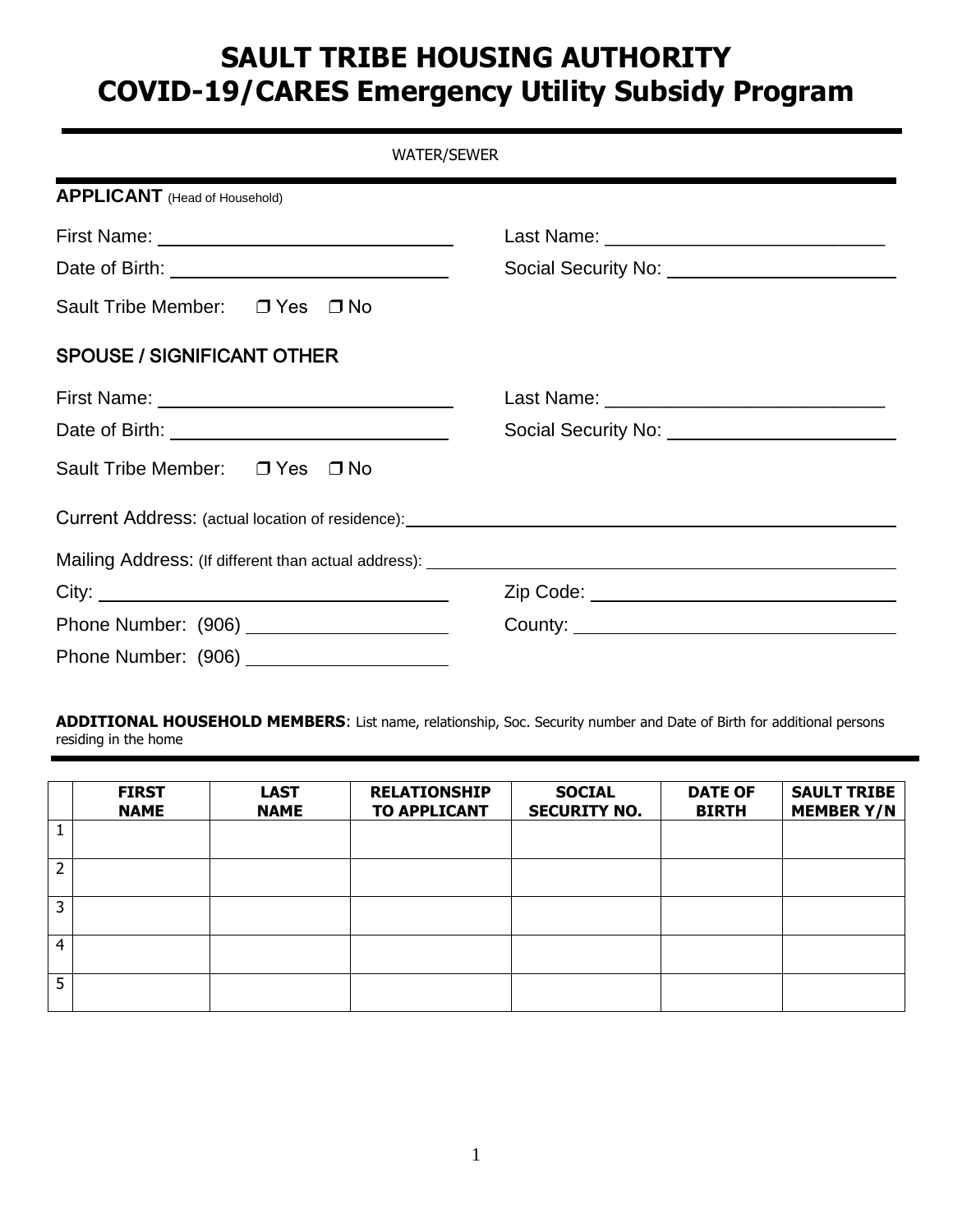### **VENDOR INFORMATION**

| PRIMARY WATER/SEWER SOURCE                                                                                                                                                                                                     |                                          |
|--------------------------------------------------------------------------------------------------------------------------------------------------------------------------------------------------------------------------------|------------------------------------------|
|                                                                                                                                                                                                                                |                                          |
|                                                                                                                                                                                                                                | City/Zip Code: _________________________ |
| Account Number: The Country of the Country of the Country of the Country of the Country of the Country of the Country of the Country of the Country of the Country of the Country of the Country of the Country of the Country |                                          |

#### **ANNUAL HOUSEHOLD INCOME**

**INCOME:** Indicate the Source and Amount of income for all household members over the age of 18.

**TYPES OF INCOME:** Employment, FIP, Social Security, SSI, Pension, Disability Income, Unemployment Benefits, Child Support. General Assistance, Rental Income or other income not listed.

**RATE OF INCOME:** List income earned before taxes (gross). Copies of all income must be included with this application.

**ELDERS & DISABLED:** Social Security, SSI and Social Security Disability recipients are required to submit a copy of their current award letter. Copies of monthly checks will not be accepted as proof of income.

#### **Applications cannot be processed without proof of income.**

| Name of Person | Source of Income | Amount of Income | Frequency<br>(week-month) |
|----------------|------------------|------------------|---------------------------|
|                |                  |                  |                           |
|                |                  |                  |                           |
|                |                  |                  |                           |

**Total Annual Household Income: \$**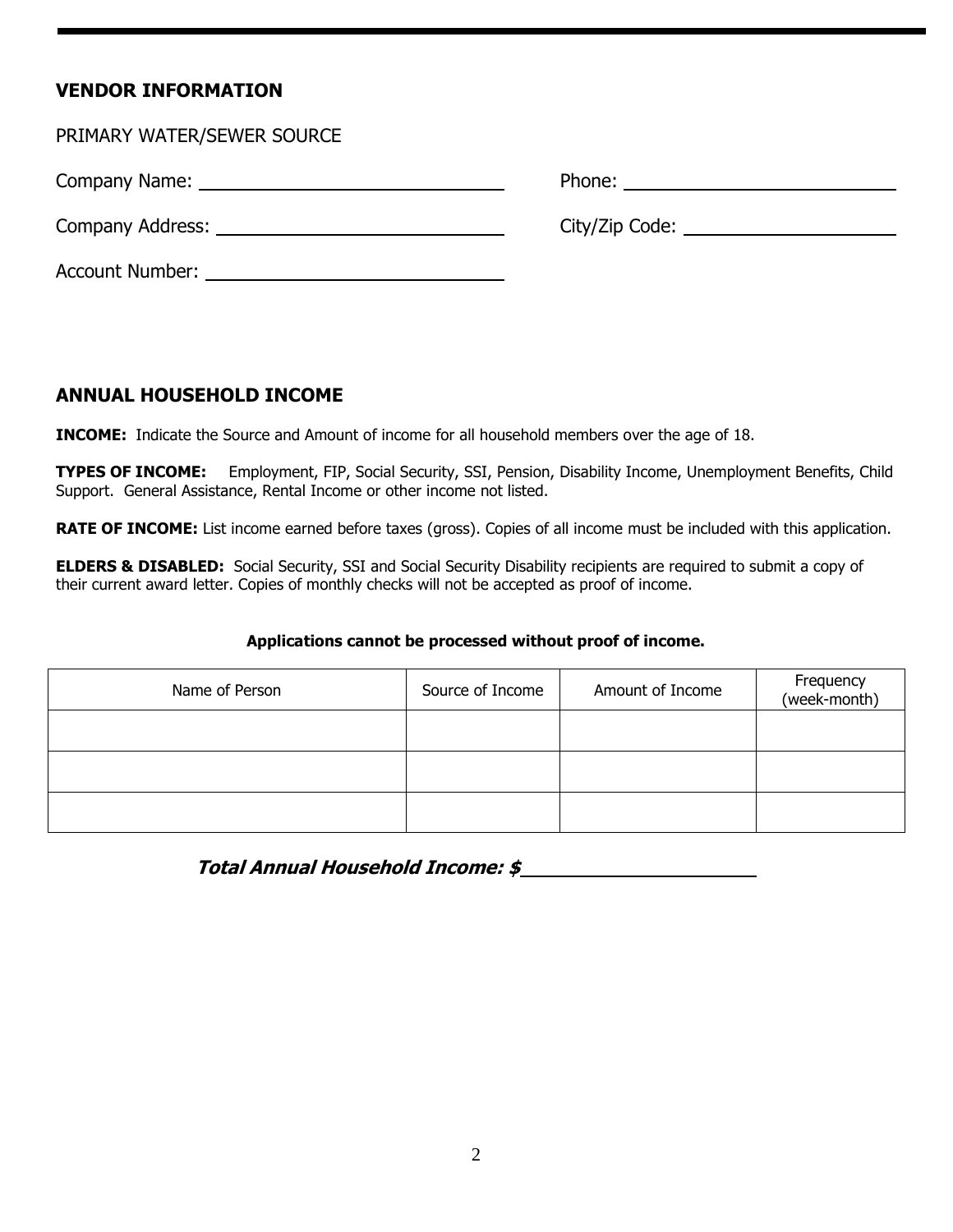## **Declaration of No Income ~ Applicant**

| $\Box$ Have not received any income for the months indicated below: (specify month & year) |                                                                                                        |  |
|--------------------------------------------------------------------------------------------|--------------------------------------------------------------------------------------------------------|--|
|                                                                                            | $\Box$ Have not received any income for the past 12 months indicated below: (specify month & year)     |  |
|                                                                                            |                                                                                                        |  |
|                                                                                            | My basic living needs (shelter, food, utilities) have been met for the above indicated months with the |  |
|                                                                                            | assistance of the person indicated below or as described below:                                        |  |
|                                                                                            |                                                                                                        |  |
|                                                                                            |                                                                                                        |  |
|                                                                                            |                                                                                                        |  |
|                                                                                            | Date                                                                                                   |  |
|                                                                                            | Declaration of No Income $\sim$ Spouse/Other Adult                                                     |  |
|                                                                                            |                                                                                                        |  |
|                                                                                            | $\Box$ Have not received any income for the months indicated below: (specify month & year)             |  |
|                                                                                            | $\Box$ Have not received any income for the past 12 months indicated below: (specify month & year)     |  |
| Signature                                                                                  |                                                                                                        |  |
|                                                                                            | My basic living needs (shelter, food, utilities) have been met for the above indicated months with the |  |
|                                                                                            | assistance of the person indicated below or as described below:                                        |  |
|                                                                                            |                                                                                                        |  |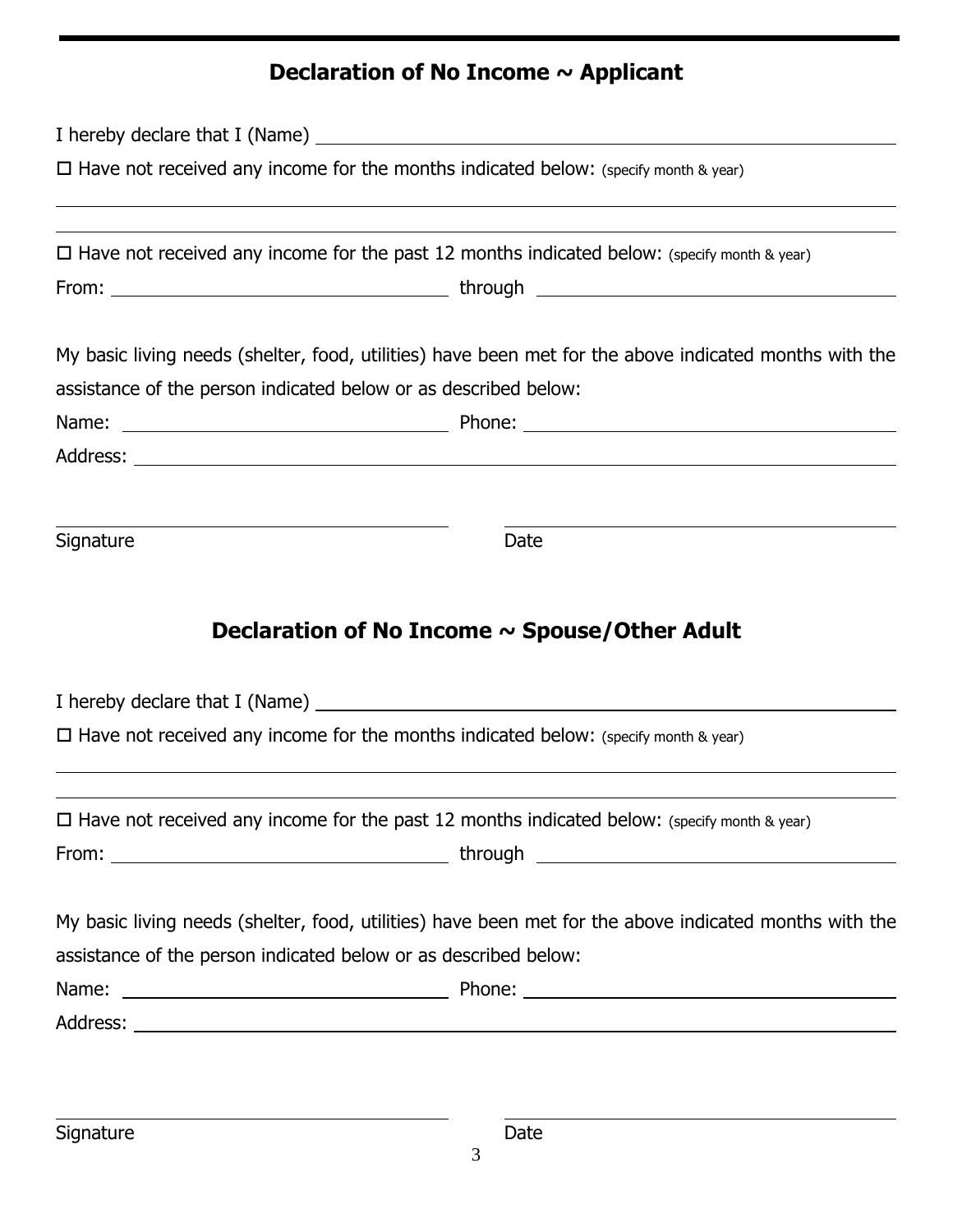I understand that the STHA is relying on this information to verify my household's eligibility for STHA housing assistance programs. I certify that all information and answers to the questions contained in this application are true and complete to the best of my knowledge. I authorize my consent to have the STHA verify the information contained in this application for purposes of proving my eligibility for Emergency Utility Subsidy Program.

I understand that the information given on this application will be held in confidence and will be used for the sole purpose of determining my eligibility and suitability for housing programs. I further understand that this is not a contract and does not bind either party. The above information is full, true and complete to the best of my knowledge, and I understand that my selection for Emergency Utility Subsidy Program may be contingent upon the Housing Authority being able to formally verify this information. I understand that any falsification, misrepresentation or concealment of information by me can result in denial of utility assistance and possible prosecution under the law. I have no objections to inquiries being made for the purpose of verifying the statements made herein.

**WARNING Section 1001 of Title 18 of the U. S. Code makes it a criminal offense to make willful false statements or misrepresentation to any department or agency of the United States as to any matter within its jurisdiction.**

**I have read and understand the above statement, which are made a part of the application form. I hereby provide the required information and authorize the use of such information to the extent of the uses specified in the statement. I further understand that this application cannot be processed without my signature below.** 

**Signature of Applicant (required) Signature Date** 

**Signature of Spouse/Significant Other (required) Date**